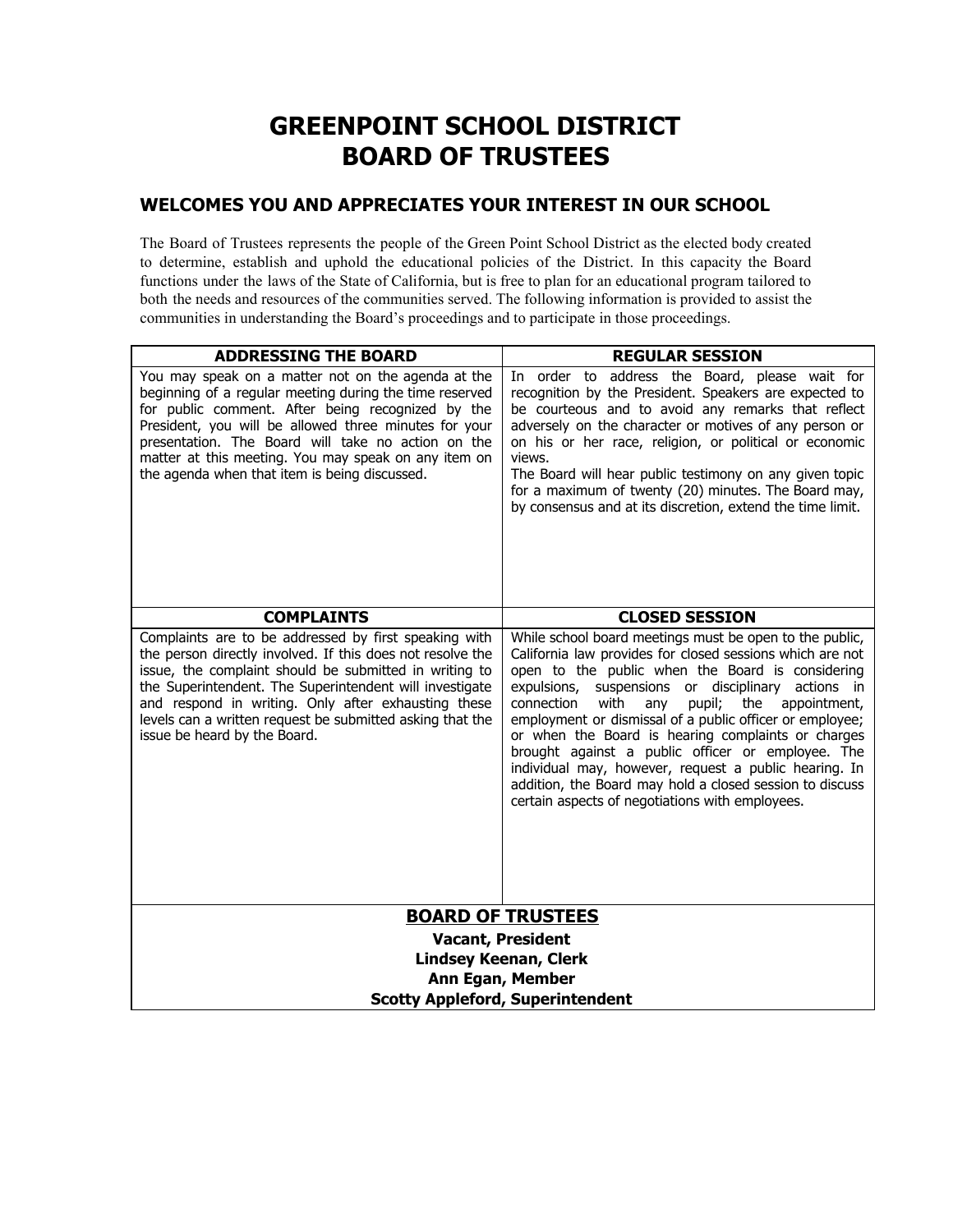## **GREEN POINT SCHOOL DISTRICT REGULAR BOARD MEETING GREEN POINT SCHOOL CLASSROOM 180 VALKENSAR LANE – BLUE LAKE, CA 95525**

# **Thursday January 9, 2020 @ 6:00 p.m.**

## BOARD MEETING MINUTES

ATTENDED: Board Members Keenen and Egan Superintendent Appleford

## **1.0 CALL TO ORDER @6:03 BY LK**

## **2.0 APPROVAL OF AGENDA ORDER**

#### **3.0 CONSENT AGENDA**

**Notice to the Public:** All matters listed under Consent Agenda are considered by the Board to be routine and will be enacted by one motion in the form listed below, unless any member of the Board requests that an item be removed from the Consent Agenda for separate consideration

## *BY GENERAL CONSENT THE FOLLOWING AGENDA ITEMS ARE APPROVED*

3.1 Approval of Minutes from the 12/6/18 Board Meeting 3.2 Approval of Warrants from December.

1ST - AE 2ND - AE 2-0

## **4.0 CORRESPONDENCE/INFORMATION ITEMS**

Correspondence will be received and shared with the Board at this time. Board Members and Superintendent will have the opportunity to make comments and share items of information that will benefit the district.

## **5.0 PUBLIC COMMENTS**

Members of the community are welcome to address the Board of Trustees on *non-agenda* subject or item of specific concern. Speakers will stand and state their name and any group they are representing. There will be a time limit of three (3) minutes per speaker and a total time limit of fifteen (15) minutes per issue. If there are representatives from opposing points of view, each side will be allotted half the total time.

#### **6.0 POSSIBLE ACTION ITEMS**

Members of the public may address the trustees regarding an agenda item after the presentation has been made. Anyone wishing to address the trustees will stand and state their name and any group they are representing. There will be a time limit of three (3) minutes per person per item. There will be a total time limit of fifteen (15) minutes per agenda item. If there are representatives from opposing points of view, each side will be allotted half the total time. The discussion of the agenda item will take place after the Public comments and be limited to the Governance Team.

6.0 Possible appointment of Melanie Laporte to the Governing Board for 2019-20